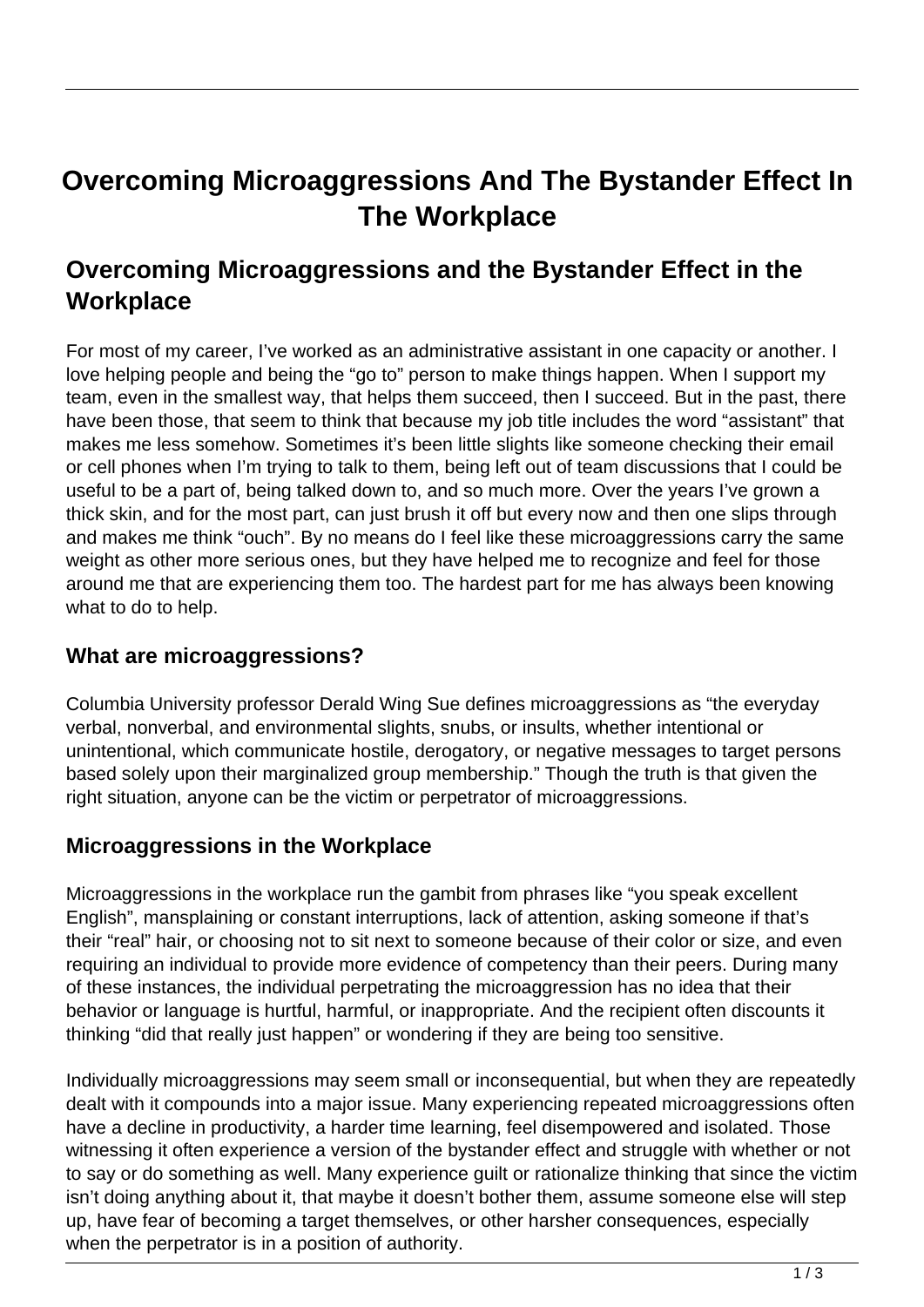### **What is the bystander effect?**

The bystander effect is the phenomenon that occurs when a person needs help or is in danger, and most bystanders are reluctant to intervene and simply stand by without assisting. While most of the studies regarding this phenomenon focus on extreme cases involving dangerous or traumatic events, it's something that is also occurring within the workplace, though usually regarding situations or harassment, discrimination, and microaggressions.

Taken all together a workplace culture of regularly overlooked microaggressions with a consistent bystander effect can build an environment of anxiety, distrust, disempowerment, and if unchecked, ultimately, a toxic, unsafe workplace.

#### **How can we change and make a difference?**

When you are the recipient of microaggressions directly:

Most people don't want to be jerks, but even if they did, once you cleary and professionally point out the issue and how it can be resolved, it puts the responsibility back on the perpetrator. Try using the D.E.A.R. Structure presented at the STFM Conference on Medical Student **Education** 

- Describe: Describe the situation. Stick to the facts.
- Express: Express your feelings using "I" statements.
- Ask/Assert: Ask for what you want
- Reinforce: Reward (reinforce) the person ahead of time by explaining the positive effects of getting what you want.

Find an ally. Asking for help is hard, but sometimes it can make all the difference.

Remember, that many times microaggressions are unintentional, once someone knows that their behavior is harmful, most of the time they will stop. If not, don't be afraid to report it. You have the right to a safe and non-toxic work environment.

When you witness someone else experiencing them become an ally:

- Intervene
- Invite them to speak (love this one as it immediately gives the power back to the victim)
- Refer & encourage
- Change the dynamics in the room by being an advocate
- Don't take part
- Give them your full attention
- Don't interrupt
- $\bullet$  Echo & attribute
- Learn the language (using the right pronouns, etc.)
- Listen & learn
- Don't encourage the behavior
- Do not stand by and watch
- Make it clear you won't be involved in the behavior